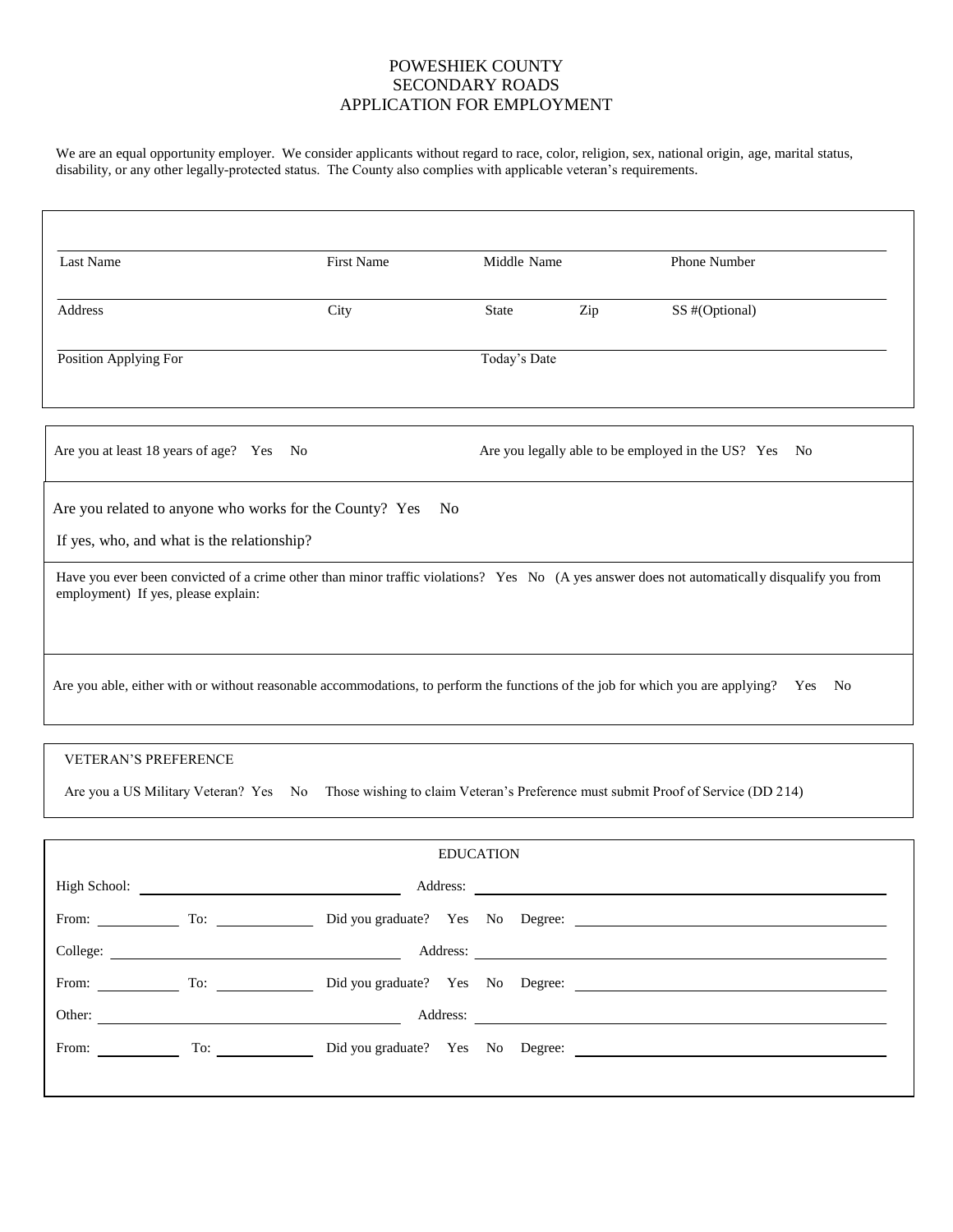#### EMPLOYMENT HISTORY

Start with your present or last job. Include any job-related military service assignments and volunteer activities. You may exclude organizations which indicate race, color, religion, gender, national origin, disability or other protected status. If you need additional space, please continue on a separate sheet of paper.

| 1. | Present or last employer                                                                                                                                                                                                             |            |                   | Date employed <u>sales and the same set of the same set of the same set of the same set of the same set of the same set of the same set of the same set of the same set of the same set of the same set of the same set of the s</u> |                        |                                                                                                                                                                                                                                      |  |
|----|--------------------------------------------------------------------------------------------------------------------------------------------------------------------------------------------------------------------------------------|------------|-------------------|--------------------------------------------------------------------------------------------------------------------------------------------------------------------------------------------------------------------------------------|------------------------|--------------------------------------------------------------------------------------------------------------------------------------------------------------------------------------------------------------------------------------|--|
|    |                                                                                                                                                                                                                                      |            |                   |                                                                                                                                                                                                                                      |                        | Date separated                                                                                                                                                                                                                       |  |
|    |                                                                                                                                                                                                                                      |            |                   |                                                                                                                                                                                                                                      |                        | May we contact this employer? Yes No                                                                                                                                                                                                 |  |
|    | Your Title <u>example and the set of the Department</u> Department                                                                                                                                                                   |            |                   |                                                                                                                                                                                                                                      | Full Time or Part Time |                                                                                                                                                                                                                                      |  |
|    | Specific Duties:                                                                                                                                                                                                                     |            |                   |                                                                                                                                                                                                                                      |                        |                                                                                                                                                                                                                                      |  |
|    |                                                                                                                                                                                                                                      |            |                   |                                                                                                                                                                                                                                      |                        |                                                                                                                                                                                                                                      |  |
| 2. |                                                                                                                                                                                                                                      |            |                   |                                                                                                                                                                                                                                      |                        | Previous employer <u>example and the set of the set of the set of the set of the set of the set of the set of the set of the set of the set of the set of the set of the set of the set of the set of the set of the set of the </u> |  |
|    | Address City City State State                                                                                                                                                                                                        |            |                   |                                                                                                                                                                                                                                      |                        | Date separated                                                                                                                                                                                                                       |  |
|    |                                                                                                                                                                                                                                      |            |                   |                                                                                                                                                                                                                                      |                        | May we contact this employer? Yes No                                                                                                                                                                                                 |  |
|    | Your Title                                                                                                                                                                                                                           |            |                   |                                                                                                                                                                                                                                      | Full Time or Part Time |                                                                                                                                                                                                                                      |  |
|    | Specific Duties:                                                                                                                                                                                                                     |            |                   |                                                                                                                                                                                                                                      |                        |                                                                                                                                                                                                                                      |  |
|    |                                                                                                                                                                                                                                      |            |                   |                                                                                                                                                                                                                                      |                        |                                                                                                                                                                                                                                      |  |
| 3. | Previous employer <u>example and the contract of the contract of the contract of the contract of the contract of the contract of the contract of the contract of the contract of the contract of the contract of the contract of</u> |            |                   |                                                                                                                                                                                                                                      |                        |                                                                                                                                                                                                                                      |  |
|    |                                                                                                                                                                                                                                      |            |                   |                                                                                                                                                                                                                                      |                        |                                                                                                                                                                                                                                      |  |
|    |                                                                                                                                                                                                                                      |            |                   |                                                                                                                                                                                                                                      |                        | May we contact this employer? Yes No                                                                                                                                                                                                 |  |
|    |                                                                                                                                                                                                                                      | Your Title |                   |                                                                                                                                                                                                                                      | Full Time or Part Time |                                                                                                                                                                                                                                      |  |
|    |                                                                                                                                                                                                                                      |            |                   |                                                                                                                                                                                                                                      |                        |                                                                                                                                                                                                                                      |  |
|    |                                                                                                                                                                                                                                      |            |                   |                                                                                                                                                                                                                                      |                        |                                                                                                                                                                                                                                      |  |
|    | Reason for leaving:                                                                                                                                                                                                                  |            |                   |                                                                                                                                                                                                                                      |                        |                                                                                                                                                                                                                                      |  |
|    |                                                                                                                                                                                                                                      |            | <b>REFERENCES</b> |                                                                                                                                                                                                                                      |                        |                                                                                                                                                                                                                                      |  |
|    | Please list three references.                                                                                                                                                                                                        |            |                   |                                                                                                                                                                                                                                      |                        |                                                                                                                                                                                                                                      |  |
|    |                                                                                                                                                                                                                                      |            |                   |                                                                                                                                                                                                                                      |                        |                                                                                                                                                                                                                                      |  |
|    |                                                                                                                                                                                                                                      |            |                   |                                                                                                                                                                                                                                      |                        |                                                                                                                                                                                                                                      |  |
|    |                                                                                                                                                                                                                                      |            |                   |                                                                                                                                                                                                                                      |                        | Relationship: Phone #:                                                                                                                                                                                                               |  |
|    |                                                                                                                                                                                                                                      |            |                   |                                                                                                                                                                                                                                      |                        |                                                                                                                                                                                                                                      |  |
|    |                                                                                                                                                                                                                                      |            |                   |                                                                                                                                                                                                                                      |                        | Phone #: $\qquad \qquad$                                                                                                                                                                                                             |  |
|    | Address:                                                                                                                                                                                                                             |            |                   |                                                                                                                                                                                                                                      |                        |                                                                                                                                                                                                                                      |  |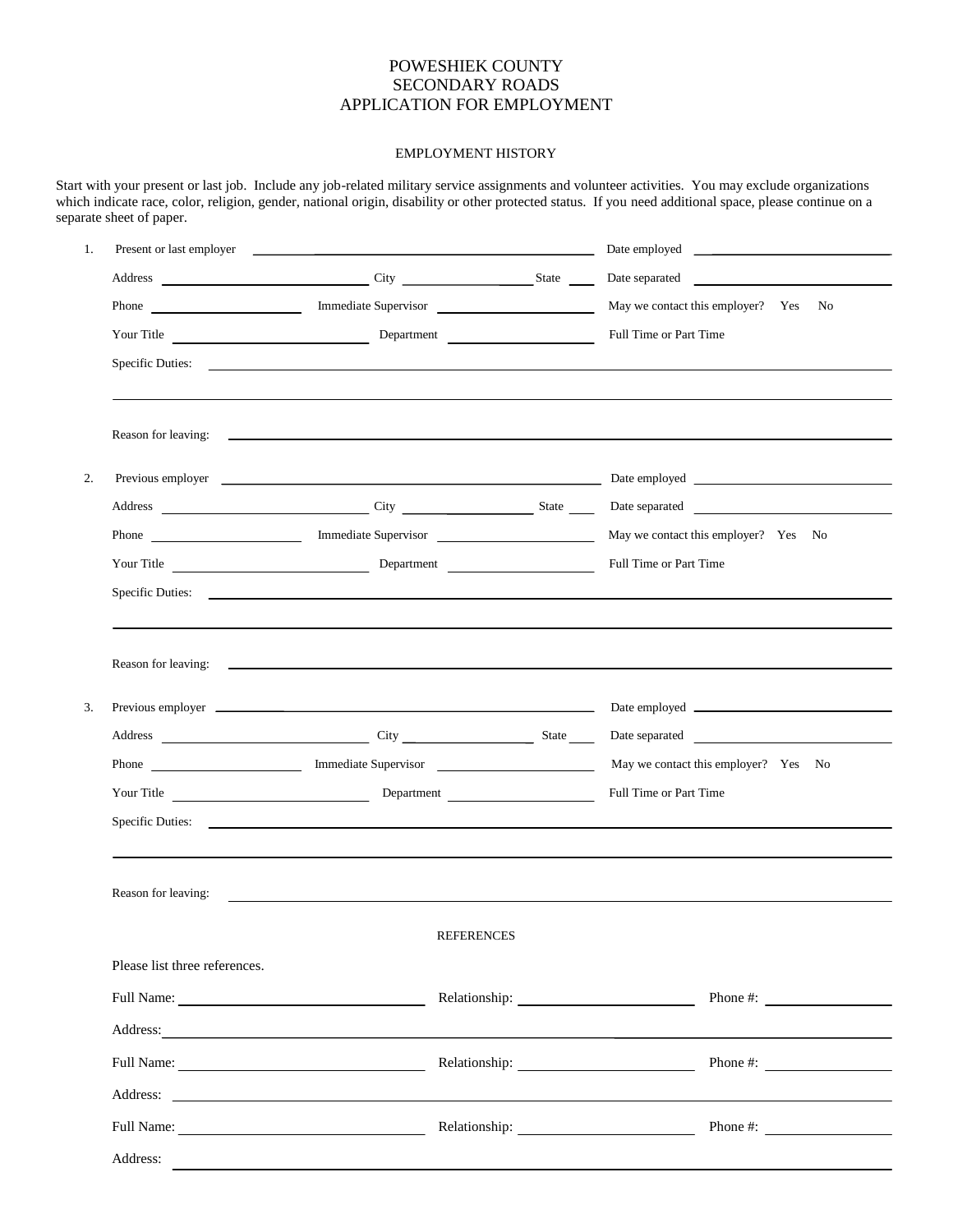| MOTOR VEHICLE OPERATOR INFORMATION                   |                                                                 |  |  |  |  |  |
|------------------------------------------------------|-----------------------------------------------------------------|--|--|--|--|--|
| Do you possess a valid Iowa driver's license? Yes No | Do you possess a valid Iowa commercial driver's license? Yes No |  |  |  |  |  |
|                                                      |                                                                 |  |  |  |  |  |
| Traffic record conviction for last 10 Years:         |                                                                 |  |  |  |  |  |

Please indicate in the space below and on additional blank sheets, if necessary, related experience, training, skills or ability that you believe will qualify you for the position for which this application is filed.

In your own words and without any help, explain briefly why you would be a good employee and sign it at the bottom. (If help is required because of a disability, please indicate near the signature that you were helped and list who gave the help.)

I certify that I wrote this myself without any help